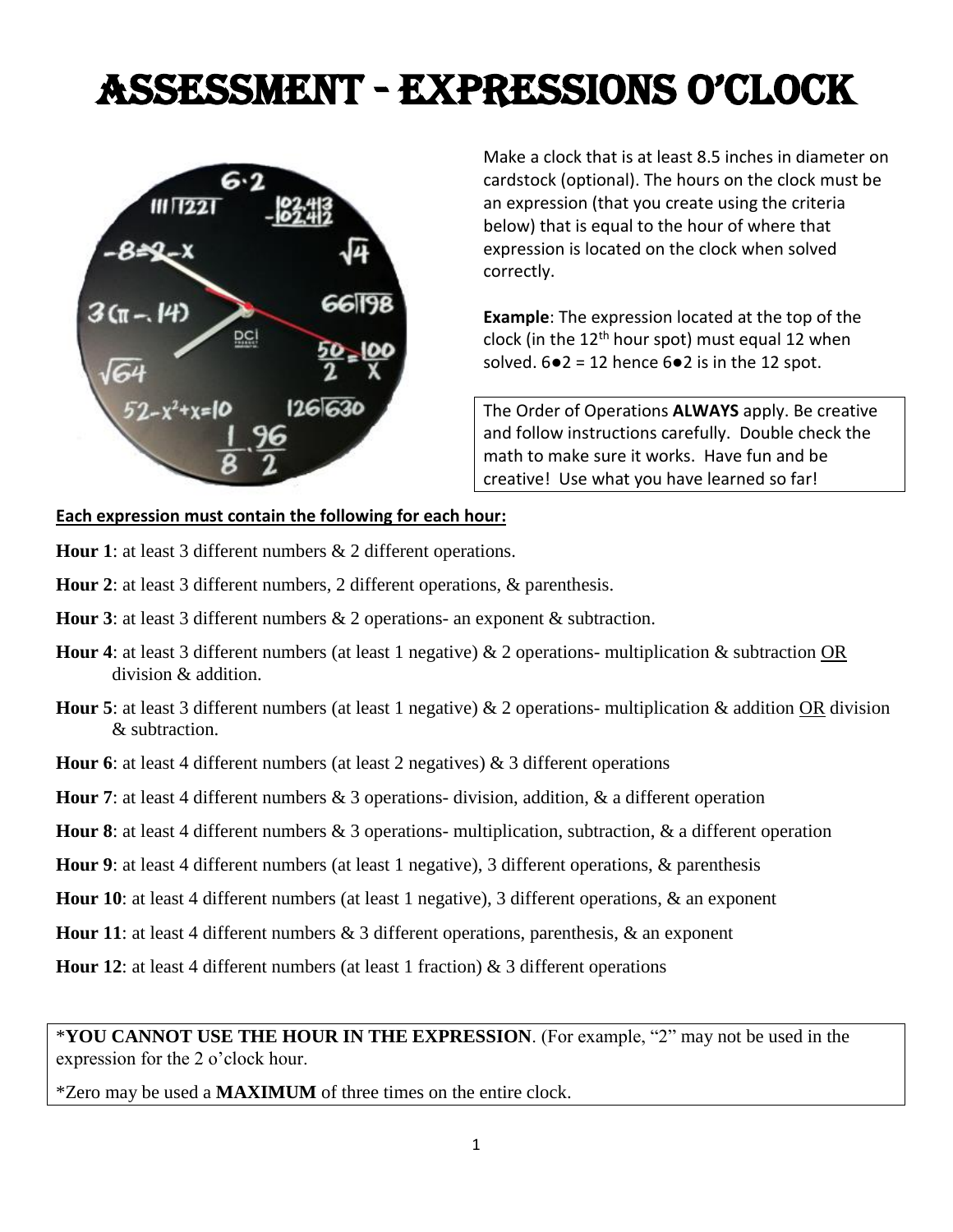| Hour                    | <b>Criteria</b>                                                                      | <b>Solve (Show EACH step)</b> |
|-------------------------|--------------------------------------------------------------------------------------|-------------------------------|
| $\mathbf{1}$            | • 3 different numbers<br>• 2 different operations<br>• Must equal 1                  |                               |
| $\overline{2}$          | • 3 different numbers<br>• 2 different operations<br>• Parenthesis<br>• Must equal 2 |                               |
| $\overline{\mathbf{3}}$ | • 3 different numbers<br>• Exponent & Subtraction<br>• Must equal 3                  |                               |

## **Assessement: Expressions O'Clock Work**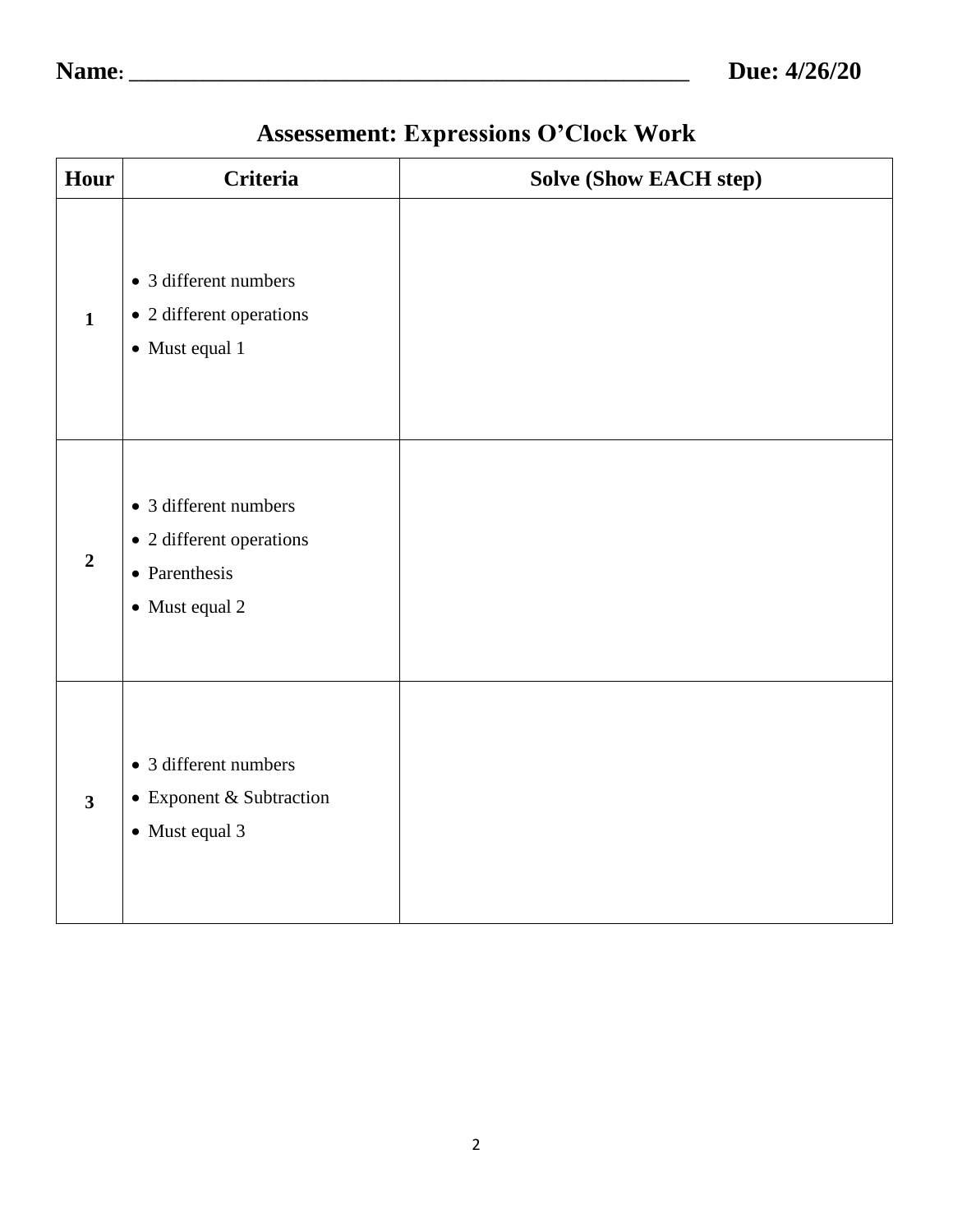| $\overline{\mathbf{4}}$ | • 3 different numbers<br>• At least 1 negative<br>• Multiplication & Subtraction<br>OR Division & Addition<br>• Must equal 4 |  |
|-------------------------|------------------------------------------------------------------------------------------------------------------------------|--|
| 5                       | • 3 different numbers<br>• At least 1 negative<br>• Multiplication & Addition OR<br>Division & Subtraction<br>• Must equal 5 |  |
| 6                       | • 4 different numbers<br>• At least 2 negatives<br>• 3 different operations<br>• Must equal 6                                |  |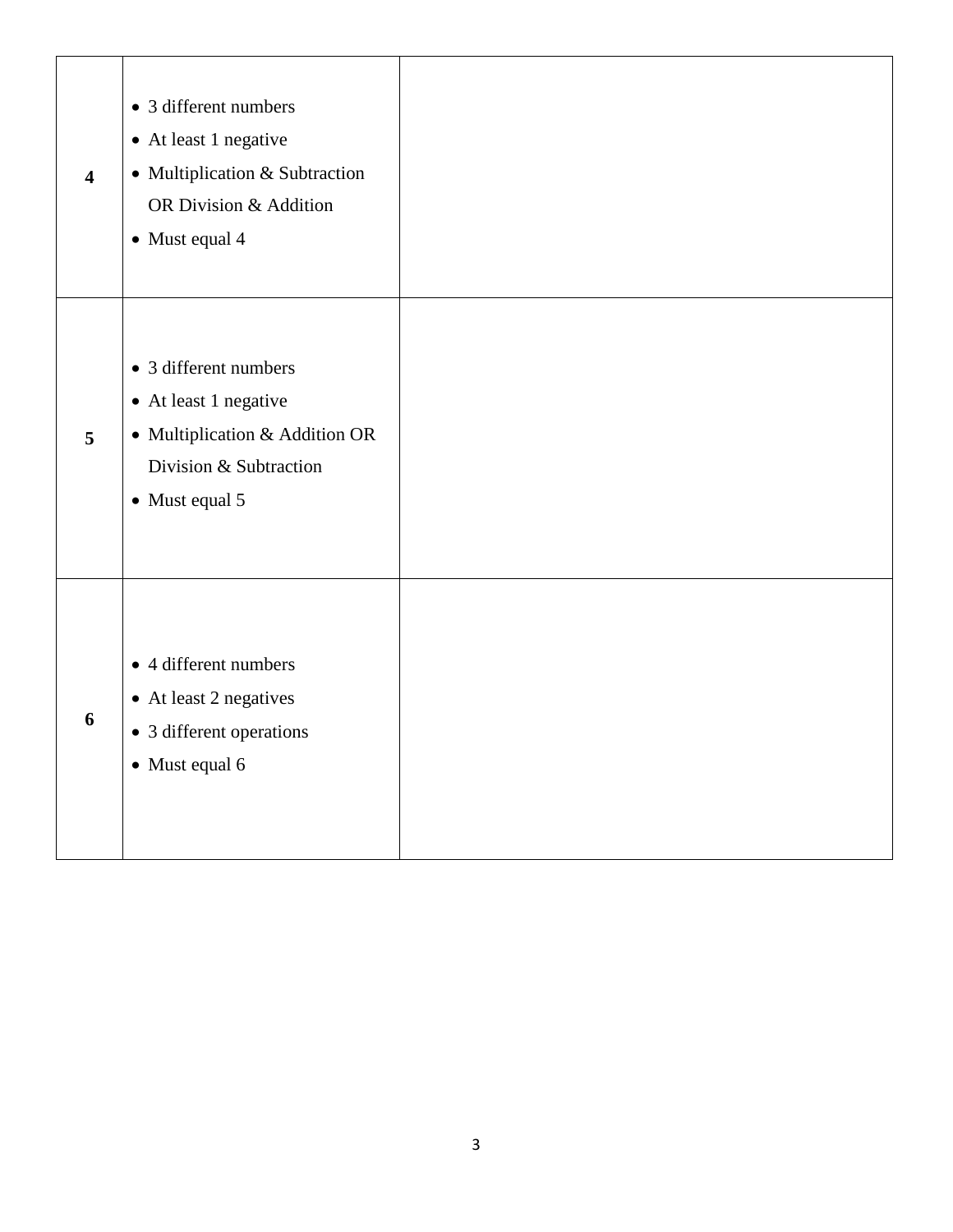| $\overline{7}$   | • 4 different numbers<br>• 3 operations (Division,<br>Addition, & a different<br>operation)<br>• Must equal 7          |  |
|------------------|------------------------------------------------------------------------------------------------------------------------|--|
| 8                | • 4 different numbers<br>• 3 operations (Multiplication,<br>Subtraction, & a different<br>operation)<br>• Must equal 8 |  |
| $\boldsymbol{9}$ | • 4 different numbers<br>• At least 1 negative<br>• 3 different operations<br>• Parenthesis<br>• Must equal 9          |  |